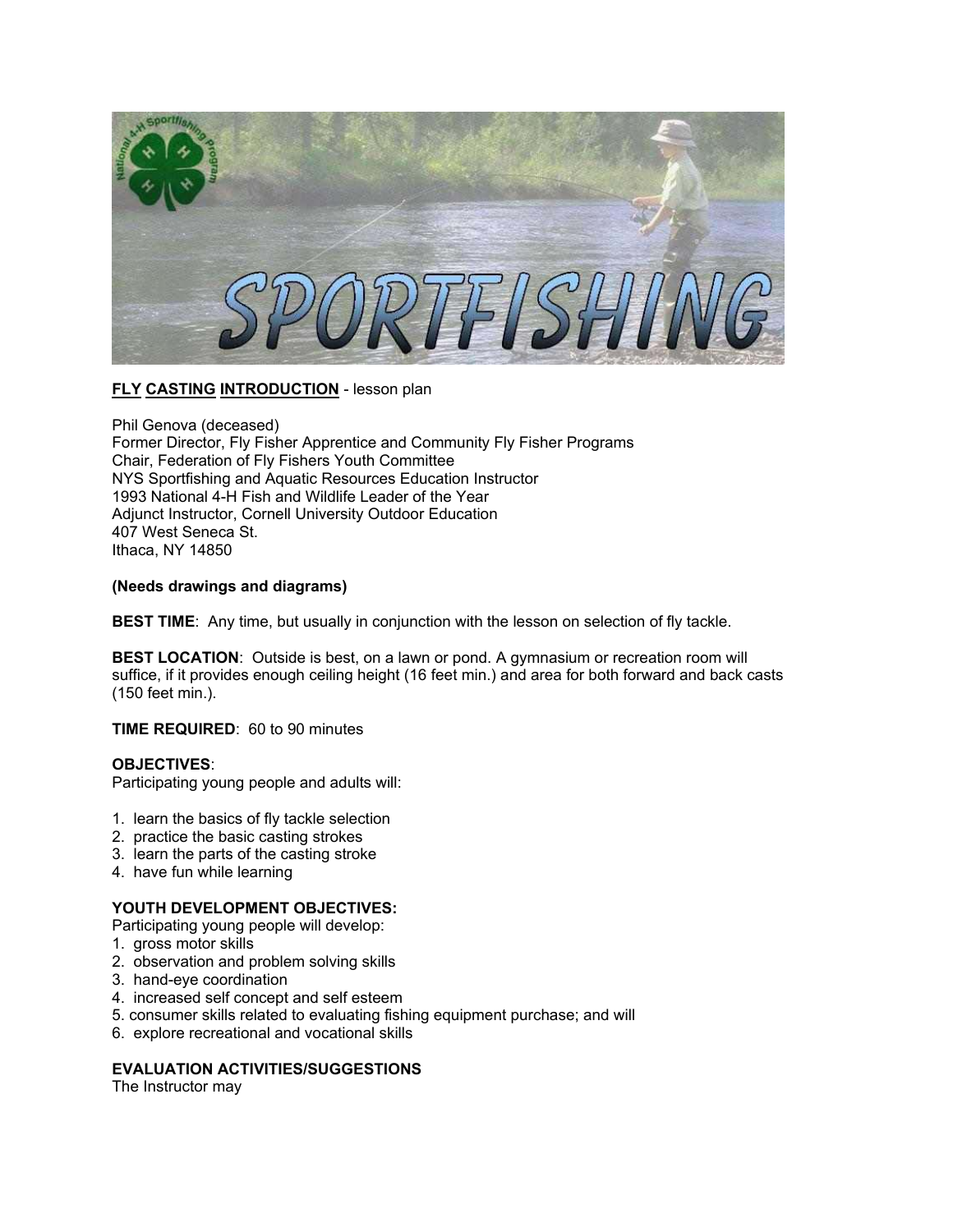! note how successfully youngsters follow instructions during the step by step casting process. Check each youngster after each step.

- proper grip
- proper pick up
- proper rod positioning and back cast
- proper stop and line release
- ! note evidence of teamwork as youngsters and junior leader help each other
- ! have youngsters demonstrate how to select and buy fly casting equipment

## **ROLES FOR TEEN AND JUNIOR LEADERS:**

- With appropriate experience and prior instruction, junior leaders can
	- ! assist in preparation of equipment
	- ! demonstrate casting and casting techniques
	- ! help correct casting problems
	- ! provide individual assistance
	- ! operate video equipment if available
	- ! relate personal stories and experiences to fly casting situations

#### **POTENTIAL PARENTAL INVOLVEMENT:**

See "Roles for Teen and Junior Leaders" above. In addition, parents may

- ! arrange for or provide teaching location
- ! arrange for or provide equipment
- ! arrange for or provide transportation
- ! arrange for or provide refreshments
- ! discuss personal experiences in fly casting

# **EQUIPMENT:**

Suggested equipment needs include

! one fly rod combo matched to a 5 or 6 weight line for each participant (Weight forward line recommended)

! six feet of tapered leader for each fly line

- ! a one inch piece of tow yarn or a fly with no hook point for each
- ! targets (hoops, cardboard, etc)

If video equipment (camcorder and monitor) is available it can offer invaluable opportunities for immediate critique of casting form and style.

#### **SAFETY CONSIDERATIONS:**

Control of the group is important due to the potential for injury from fly lines whipping back and forth. Instruct participants to always clear the area behind them before casting, and not to walk behind anyone who is casting. **DO NOT PRACTICE CASTING WITH FLIES HAVING HOOK POINTS.**

# **FLY CASTING INTRODUCTION:** lesson plan

PRESENTATION NOTES: It is always best to use a skilled fly casting instructor. A good instructor can do a great demonstration and model proper form and technique. Assistant instructors can help run a training for several new casters. The only limiting factors are space, number of instructors and number of fly outfits.

It is good to use this lesson in conjunction with a general fly tackle introduction. This will give participants a better idea of the whole picture.

Use a "step by step fly casting" teaching process.

Keep an eye on participants. Once they start getting tired, they will get sloppy and improvement may be lost.

Sometimes teaming youngsters up with one outfit between two casters can allow them to rest, as well as help each other out.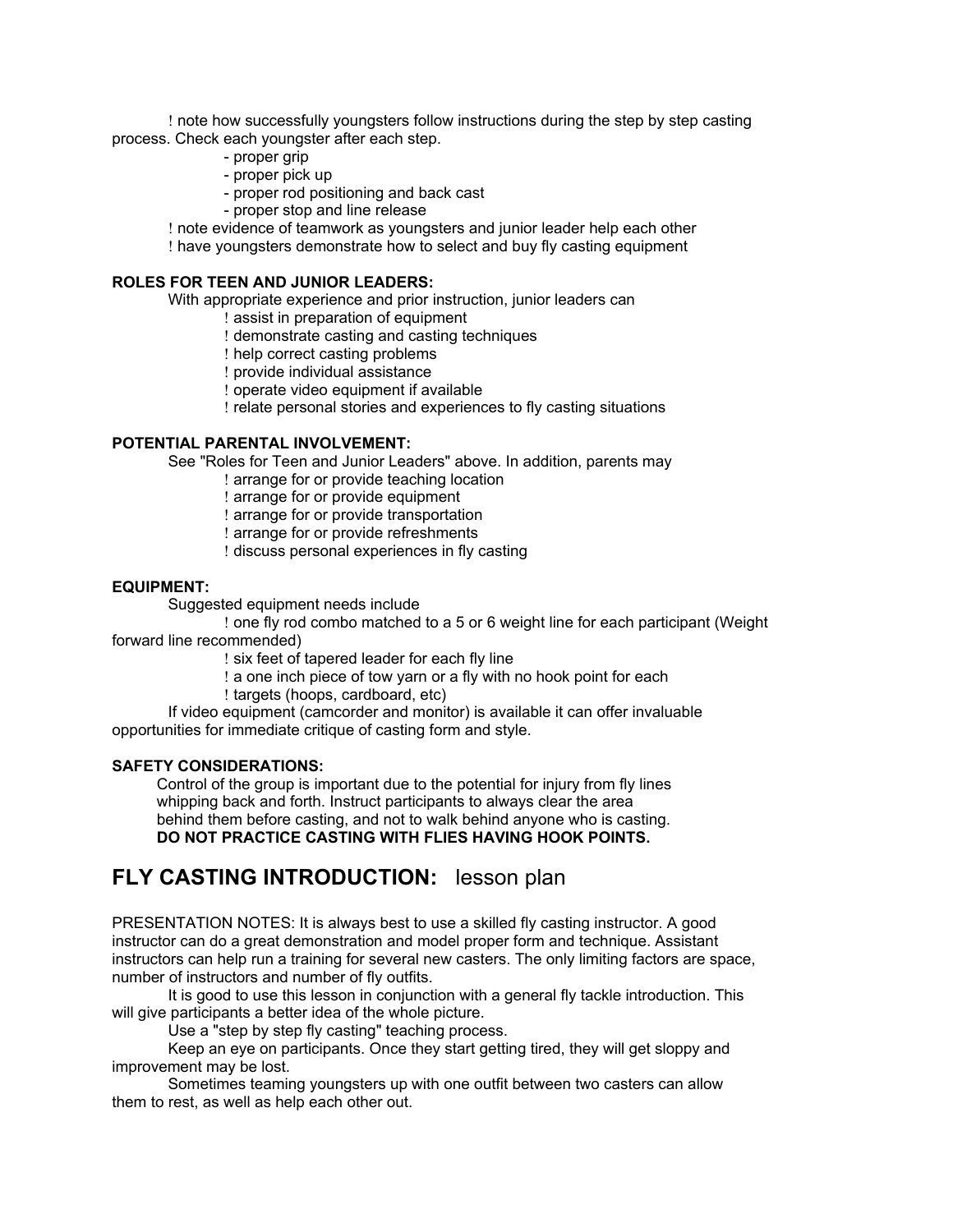# **FLY CASTING**

Fly casting for most folks is mainly a means to an end... the end being catching a fish and having a good time! All too often we make fly casting instruction a frustrating tedious exercise that ends up tiring everyone involved. While a tiny percentage of fly casters get involved in competitive casting events (see references section for information on organizations to contact about competitive fly casting events), the reason most folks want to learn to fly cast is so they can catch fish with a fly.

Keep It Simple!

Some good general steps to follow:

! Practice on water or grass so that the line has something to give it resistance (as opposed to a polished gym floor). This can help "load" the rod on the line pick up. ! Show rod positions using the clock face as a reference.

! Make sure rods are not too heavy or grips too large for smaller youngsters.

 ! Keep casting distance under 30 feet. Work on casting form before trying for distance.

 ! Don't shoot line right away. Use casting arm only, grasping line with index finger to keep it secure.

 ! Use targets at close range. Make a game of it! RememberBaccuracy and control are more important than distance. Distance will come with practice.

! **Most importantB**Get kids casting, on the water and into fish ASAP!

# **STEP BY STEP FLY CASTING**

Fly casting is unique in that it is the **weight of the line (not** the lure) that carries your offering to the fish. It is not necessary to cast a long line when you are first learning. Twenty-five or thirty feet is plenty for the beginning angler. Most fish are caught at this distance or less anyway! Mastering the basics of technique is everything in fly casting .

#### **BEFORE THE CAST**

Position feet and hands as follows:

! Rod Hand: grip rod with thumb on top of handle, but not too tightly. grip should be relaxed, not rigid.

! Line Hand: used to control line and eliminate slack below first rod

guide

- 1. grasp line with thumb and index finger
- 2. keep hand at mid-torso in comfortable fashion
- 3. use hand to retrieve line and feed it into the cast.

**Note:** Either hand can be used to reel the line in. Anglers using the same hand to both cast and reel simply shift the rod to the line hand and reel with the other hand.

! Stance: foot on line hand side should be slightly forward and pointed toward target, enabling a wider, more comfortable range of motion and an eye for the backcast.

# **BEGIN CAST**

1. Pick up line. When picking up line begin with tip waist high or lower. This enables the end of the line to get moving. A cast cannot be made until the entire line is moving. This is **very important** to successful casting.

#### **(diagram)**

2. Use the forearm to move rod through the casting arc. **Note:** Think of the rod as an extension of your hand, with each movement exaggerated at the tip.

3. Make movement as though hitchhiking, keeping hand in the same plane. **Note:** Pivot elbow using the forearm's strength. Using the wrist is bad form and will tire you out quickly.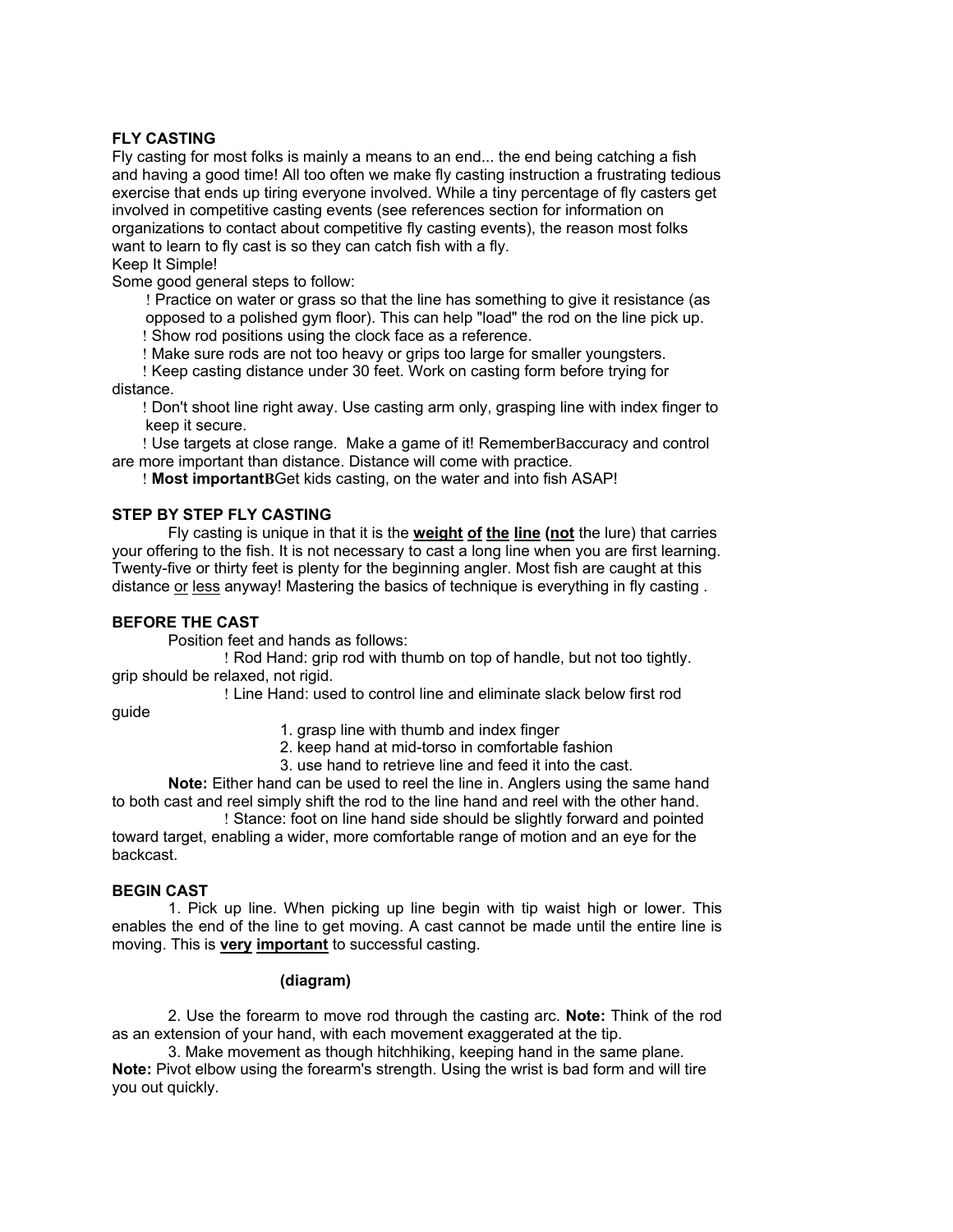#### **(diagram)**

#### **OVERHEAD CAST**

A good fly cast starts with a good back cast.

#### **Back Cast** -

1. Lift rod sharply from starting (pick up) position.

2. Snap rod to just past perpendicular position (12:30) and **stop quicklv.** 

**3.** Line should rise a little and straighten out. Imagine throwing the line high over

shoulder.

#### **(diagram)**

**Note:** If back cast drops and hits the ground you are probably breaking your wrist. If wrist is bent the rod tip is forced down bringing the line with it. Remember: 80% of a good cast is the back cast. Do it right and the rest of the cast should be o.k.

#### **(diagram)**

#### **Forward Cast**-

- 1. Bring rod forward smoothly, aiming at the target.
- 2. Stop rod tip at about eye level with a short quick stop.
- 3. Rod can be lowered as line and fly uncurl.

#### **(Diagram)**

**Note:** The quick short stop is just like flicking an apple from the end of a stick. or flicking paint from a paint brush. The entire casting movement is often compared to hammering a nail or throwing a ball. In fact, many people refer to casting as "throwing a line". Your goal is to "throw" a nice tight loop that uncurls smoothly and evenly. A rounder, bigger loop can cause problems and wastes energy.

#### **(diagram of fly lne loop)**

#### **Remember:**

KEEP IT SIMPLE! Hitch hike on the back cast, flick the apple on the forward cast! PRACTICE!!!

#### **ROLL CAST**

The roll cast is used primarily when there is no room for a back cast. High brush banks, fences, rocks and trees behind you on a lake, river or beach all provide an occasion to use the roll cast.

The stroke is the same as an overhead cast. The timing is different.

BEGIN CAST: a. Begin in regular start position with 15' or so of line out b. Raise rod slowly (not sharply as in overhead casting)

BACK CAST: a. raise rod to just past perpendicular

b. allow line to move evenly across water with belly of line ending up

- slightly behind your rod over elbow
	- c. Pause briefly (with floating line only) before forward cast